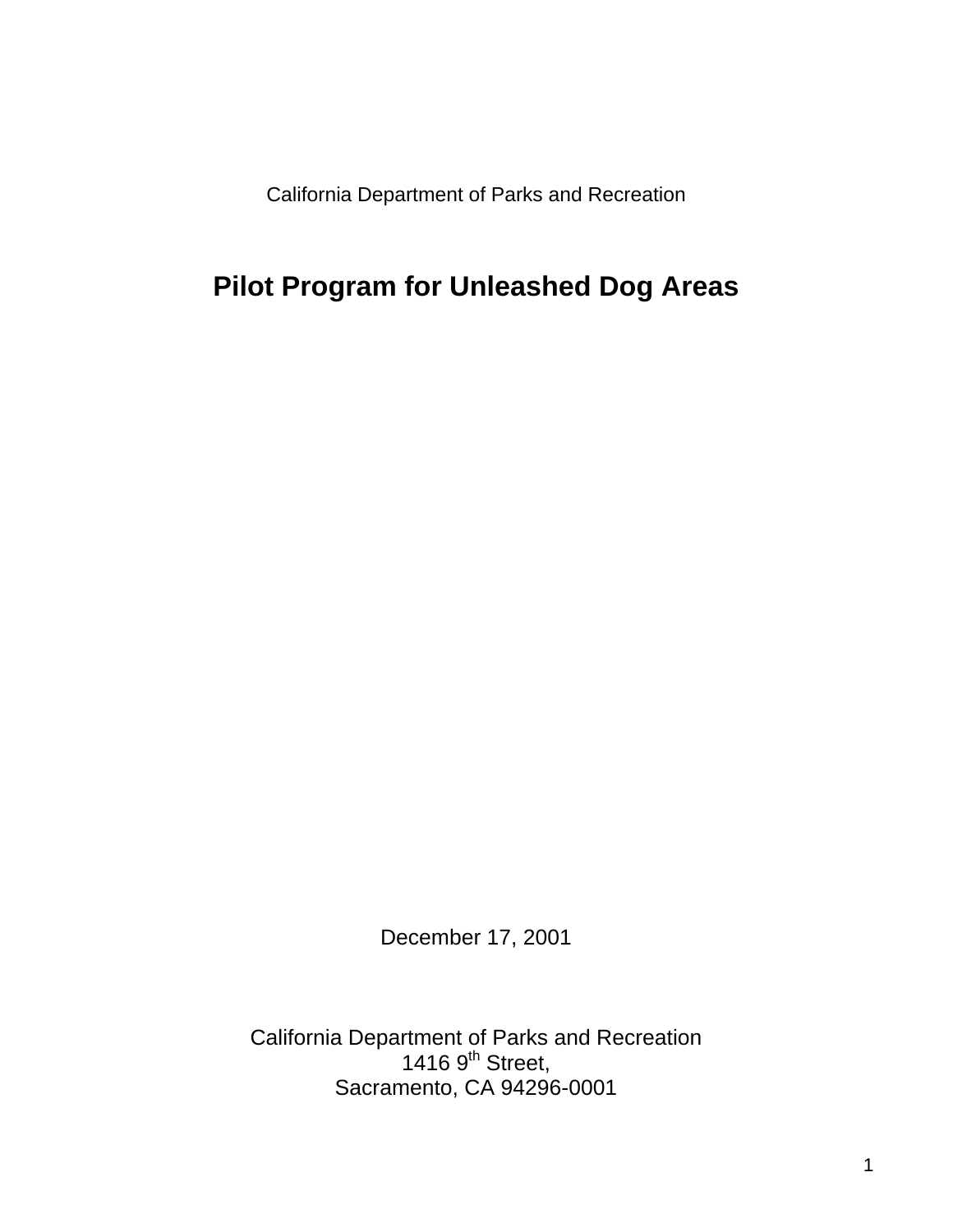**INTRODUCTION:** In a July 9, 2001 memorandum to the District Superintendents and executive policy staff (see attached), Deputy Director Dick Troy indicated Director Areias' interest in addressing the need for off-leash dog parks in urban areas. After speaking with Senator Jackie Speier, the Director indicated his interest in testing a small number of pilot facilities in selected units of the State Park System. Recognizing potential conflicts between off-leash dogs and the Department's Mission, the following selection criteria were established by the Director for potential pilot areas.

#### Off-Leash Dog Parks should:

- 1. Not contribute to natural or cultural resources damage;
- 2. Not displace existing recreational activities;
- 3. Be enclosed, unless located in areas where there is clear and functional topographical or other significant boundaries;
- 4. Be located in or near urban units of the State Park System; and
- 5. Be located in areas having a significant number of "off-leash dog park" advocates to ensure a strong volunteer base for facility maintenance and monitoring.

Deputy Director Troy created a Task Group to examine this concept and make recommendations to the Director for his consideration. The goal of the Group was "to identify potential pilot areas, recommend minimum site requirements, and establish an evaluation program for off-leash dog areas." The Task Group consists of the following individuals:

Rick Rayburn, Chief, Natural Resources Division, Co-Chair Laura Westrup, Planning Division, Co-Chair Linda McKay, Co-chair of the Fort Funston Dogwalkers Robert Herrick, M.D., California Dog Owners Group Karin Hu, Ph.D., Off-Leash advocate, citizen scientist Mary Ann Morrison, M.Ed., DogPACSB Sgt. William N. Herndon, San Francisco Police Department, Vicious and Dangerous Dogs Hearing Officer Laura Svendsgaard, Sierra Club representative Art Feinstein, Audubon representative Richard Steffen, Senator Jackie Speier's office Susan Brissden-Smith, Senator Jackie Speier's office Jeff Price, California State Park Rangers Association Jacqueline Ball, District Superintendent, Gold Fields District Kathryn Foley, District Superintendent, Northern Buttes District Tom Ward, Director's Office Roy Stearns/Steve Capps, Communication's Office

**ISSUE**: The Group was given the responsibility of identifying two or three potential off-leash confined dog areas in state park units. The areas selected would be part of a pilot program to test the feasibility of this form of recreation. The program would identify minimum site design characteristics, roles, and responsibilities of the Department and its volunteers, rules governing the use of the facilities, and determine measures of success.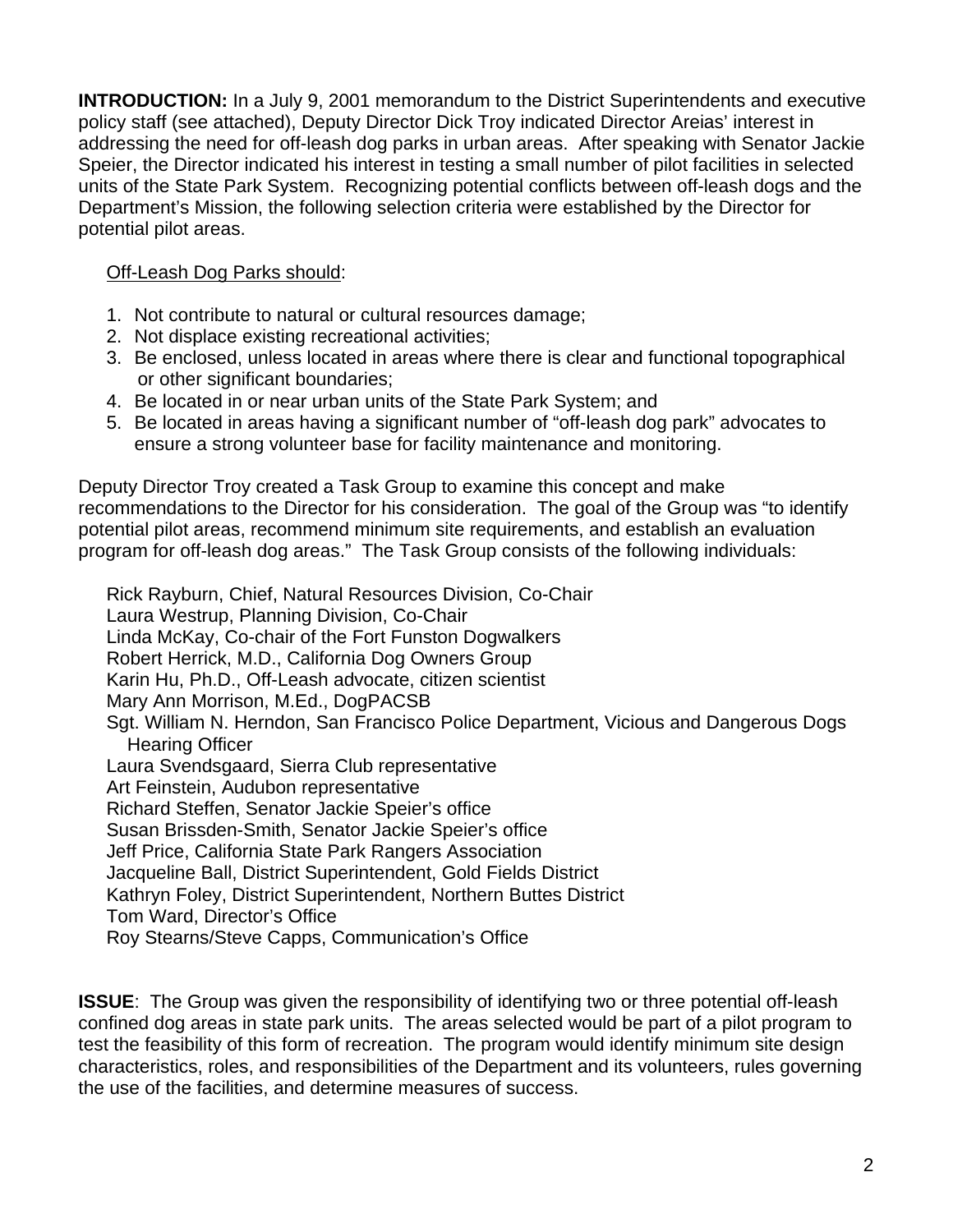**BACKGROUND**: Off-leash dogs have not been permitted in parks owned and operated by the Department since the inception of rules governing dogs. The Department believes dogs present a potential threat to visitors, park staff, wildlife and each other, when not under the physical restraint of a leash. In addition, dogs can impact aesthetics and a "sense of peace," therefore disturbing the park visitor's experience.

The Department of Parks and Recreation owns, but does not operate the four park units that allow off-leash dogs in designated areas. East Bay Regional Park District (EBRPD) operates Robert Crown Memorial State Beach, Lake Del Valle State Recreation Area and the East Bay Shoreline Project (Point Isabel). The fourth site is Lighthouse Field, operated by the County of Santa Cruz.

Local park and recreation agencies throughout California have operated off-leash dog-park areas for the last 35 years. As land increasingly becomes developed in highly urbanized communities, dog owners are turning to larger land management agencies to establish off-leash areas for their pets. Over 5 million Californians own a dog; there are over 7 million dogs in California. Many urban dwellers do not own property or have very small yards and prefer parks and other open space areas to exercise with their dogs and to socialize with other dog owners and handlers. Urban dwellers have a myriad of other recreational needs that are frequently met by the local agency provider, such as play areas and sports fields.

**PROCESS**: The Group met twice over a two-month period for several hours at a time. Between meetings, various members toured potential sites, and discussed the feasibility of offleash dog areas. Group discussions were often marked by lively debate on the criteria for site selection, suggested rules and regulations, site design and characteristics, locations, measures of success, and the appropriateness of off-leash dog areas in state park units. The Group's deliberations culminated in the recommendation of unit selection and practices for two pilot sites and two future sites.

The Group reached consensus on the two units in which enclosed dog areas could be taken further in the process of site planning, environmental review, design, funding, and construction. It should be noted that two factions exist within the group, neither of which is totally satisfied with the outcome. *Primary disagreements* within the Group are over the selection criteria established by the Director at the beginning of the effort.

- The first group, represented by dog-park advocates, believes that enclosed areas have drawbacks in terms of dog and owner/handler experience. They would like to see, in addition to the enclosed dog parks, open-trail segments in State Parks (five units were suggested) be made available for off-leash dog use. However, this goes beyond the initial criteria.
- The second group believes that enclosed dog parks should not be established within units of the State Park System and that they would be more appropriately located and operated by local park and recreation agency providers. This position conflicts with the primary purpose of the effort – selection of pilot units for enclosed off-leash dog use. This same group is strongly opposed to off-leash dogs on open trails.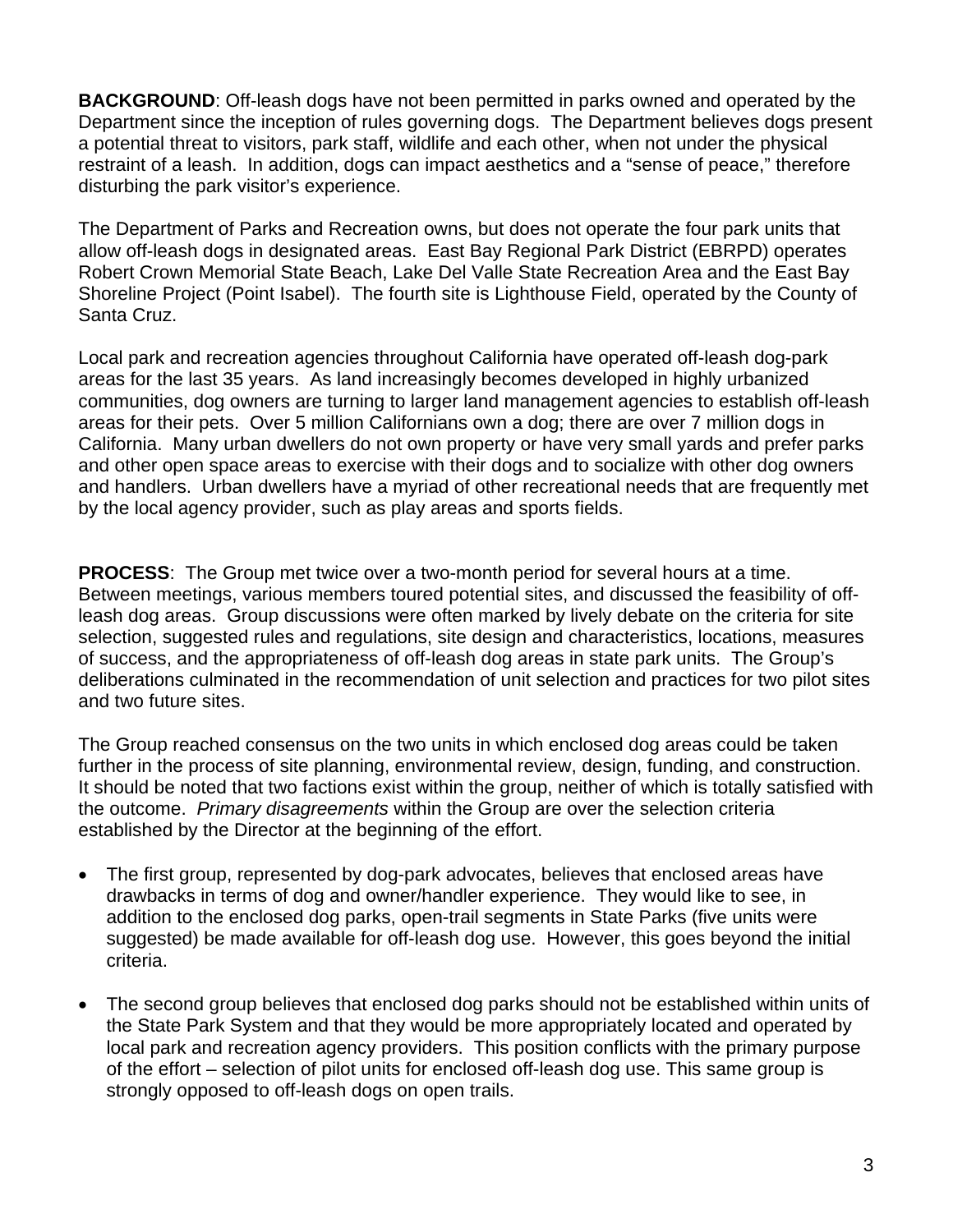The Group reviewed in detail eleven potential units for off-leash dog use. Five were dismissed, as they were also proposed for trail use and therefore inconsistent with the original project parameters. The remaining six, which appeared to meet the criteria for pilot off-leash dog parks, were reviewed with the District Superintendents, focusing primarily on feasibility. While reviewing park units for pilot-project implementation, the team also prepared recommendations to assist the Districts in designing the dog-park areas, roles and responsibilities of State Park staff and volunteers, suggested dog park etiquette, and the measures of success.

# **ANALYSIS:**

**1. Unit Selection:** Pilot sites were selected for their minimal impact to natural resources and compatibility with existing and future uses. In applying the project parameters to unit selection, the initial review focused primarily on state recreation areas (SRA) within or near urban areas. The list was later expanded to consider other units. The following units were identified as possible candidates:

> Folsom Lake State Recreation Area, Sacramento County Candlestick State Recreation Area, San Francisco County Prairie City State Vehicular Recreation Area, Sacramento County San Buenaventura State Beach, Ventura County Kenneth Hahn State Recreation Area, Riverside County California Citrus State Historic Park, Riverside County

A. Folsom Lake State Recreation Area:. Local support exists for an off-leash dog park at Folsom Lake SRA; however, a general plan is currently being prepared and concerns for potential conflict with other recreational activities exist. In addition, potential damage to natural resources (oak woodlands) could occur.

B. Candlestick State Recreation Area: A bayside area, roughly three acres in size, was identified as having several user benefits, including ample parking and informal walking paths. However, one of the areas being considered may require additional fill and may be cost prohibitive. On the plus side, since it is located adjacent to the bay, cost for fencing would be reduced. Strong local support exists for an off-leash dog-park area at this unit, which could lead to a large number of volunteers. The existing general plan calls for future group camping and day-use activities in one of the suggested project areas.

C. Prairie City State Vehicular Recreation Area: The potential exists for an off-leash dog-park at this state vehicular recreation unit managed by the Off Highway Motor Vehicle Recreation Division (OHV). However, at the time this report was generated, an off-leash dog-park advocacy group had yet to be identified. It is recommended that this site be considered as a future location after a volunteer group has been identified. Division management indicates that all improvement costs will come from non-OHV funds due to restrictions on the use of OHV funds.

D. San Buenaventura State Beach: A potential dog-park area was identified in an overflow parking/camping, special event, non-beach area that is not heavily used from October through April. Due to seasonal camping/parking use, little or no additional resource impacts would be expected, but the CEQA review will provide more specific analysis of potential impacts. If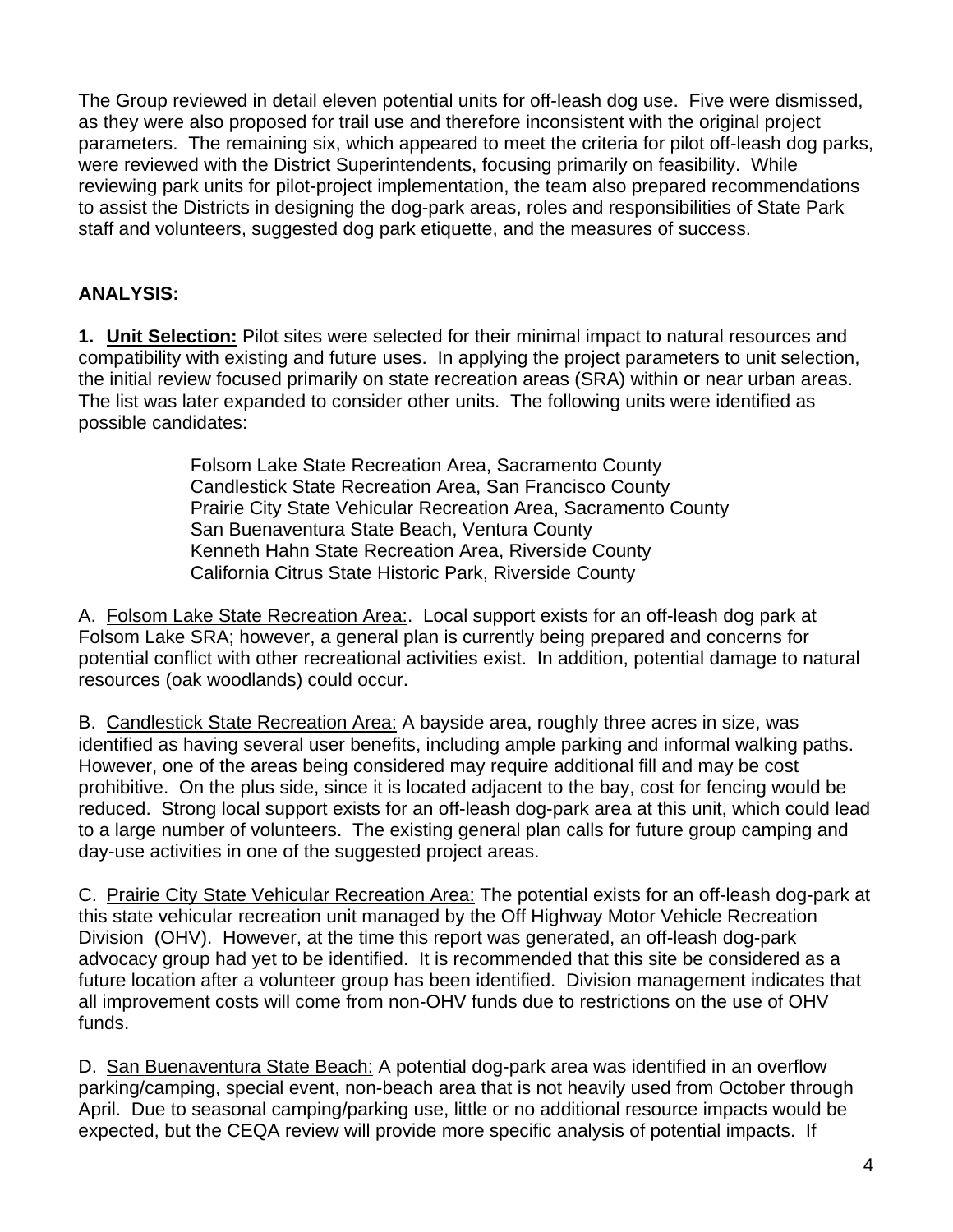operated in the off season (fall-winter months), little or no impacts to recreational activities is expected to occur. Strong advocacy support in the Ventura area exists.

E. Kenneth Hahn State Recreation Area: This unit in the Baldwin Hills south of Culver City is partially owned by DPR, but operated by the County of Los Angeles Department of Parks and Recreation. The County of Los Angeles and the planning consultants are in the process of preparing a general plan. A potential dog-park site has been suggested as a possible use in the southern area of the park near other active recreational facility amenities. However, not all land in this area has been purchased by the Department and priority uses for existing public land has not yet been established. It appears further acquisitions need to occur before a dog park site is determined, designed and constructed.

F. California Citrus State Historic Park: This is the only unit on the "considered list" that is not a state recreation area or a state beach. State Historic Parks are established to preserve and interpret key historic or prehistoric places, events, and practices in California. Rural citrus agriculture is preserved and is interpreted at this unit in Riverside County. The impact of a dog park even outside the historic core area could significantly conflict with the rural agricultural sense of place.

2. Supporting Measures**:** The team reviewed a number of suggestions within topical areas that could provide assistance to project managers responsible for designing and developing the pilot dog parks, field staff responsible for the dog-park operation, and users of the dog parks. Topical areas include (1) Desired site design characteristics, (2) Roles and responsibilities, (3) Suggested dog-park etiquette, and (4) Measures of success.

All but a few of these specific suggestions were supported by group consensus. Many of these ideas came from locally-operated off-leash dog parks in California. It was agreed that some of the specific suggestions may or may not be used, depending on site characteristics or the potential cost factors. For example, water for dogs and owners/handlers is desirable, but may create a prohibitive expense, and is therefore, would be impractical. In such cases, owners/handlers could provide their own water. Roles and responsibilities of park staff and volunteers will depend, in part, on existing District volunteer programs and superintendent preferences, but the group did not want to encourage volunteers to become the enforcers of the rules. The group did not come to consensus on one issue related to aggressive dog behavior, where several members wanted park access restricted to neutered male dogs, or at least have the owners/handlers possess behavior certification. Due to difficulties regarding the enforcement of this rule, this report does not include this suggestion.

Measuring the success of a pilot dog park was broken down into four areas: (1) dog owner's/handler's evaluation, (2) facility impact on other park visitors, (3) safety of site users and, (4) environmental impacts. Much of this information requires fieldwork, surveys, and analysis. The cost of measuring success can be significant and should be factored into other operational costs as well as initial design and construction costs. Environmental measures and early assessment should be done during the general plan amendment process.

**3. General Plan Amendment:** The need for a general plan amendment for the construction of an off-leash dog park at a park unit was reviewed with DPR legal staff. Given Public Resources Code requirements for general plan approval prior to construction, park general plans not addressing dog parks should be amended before construction.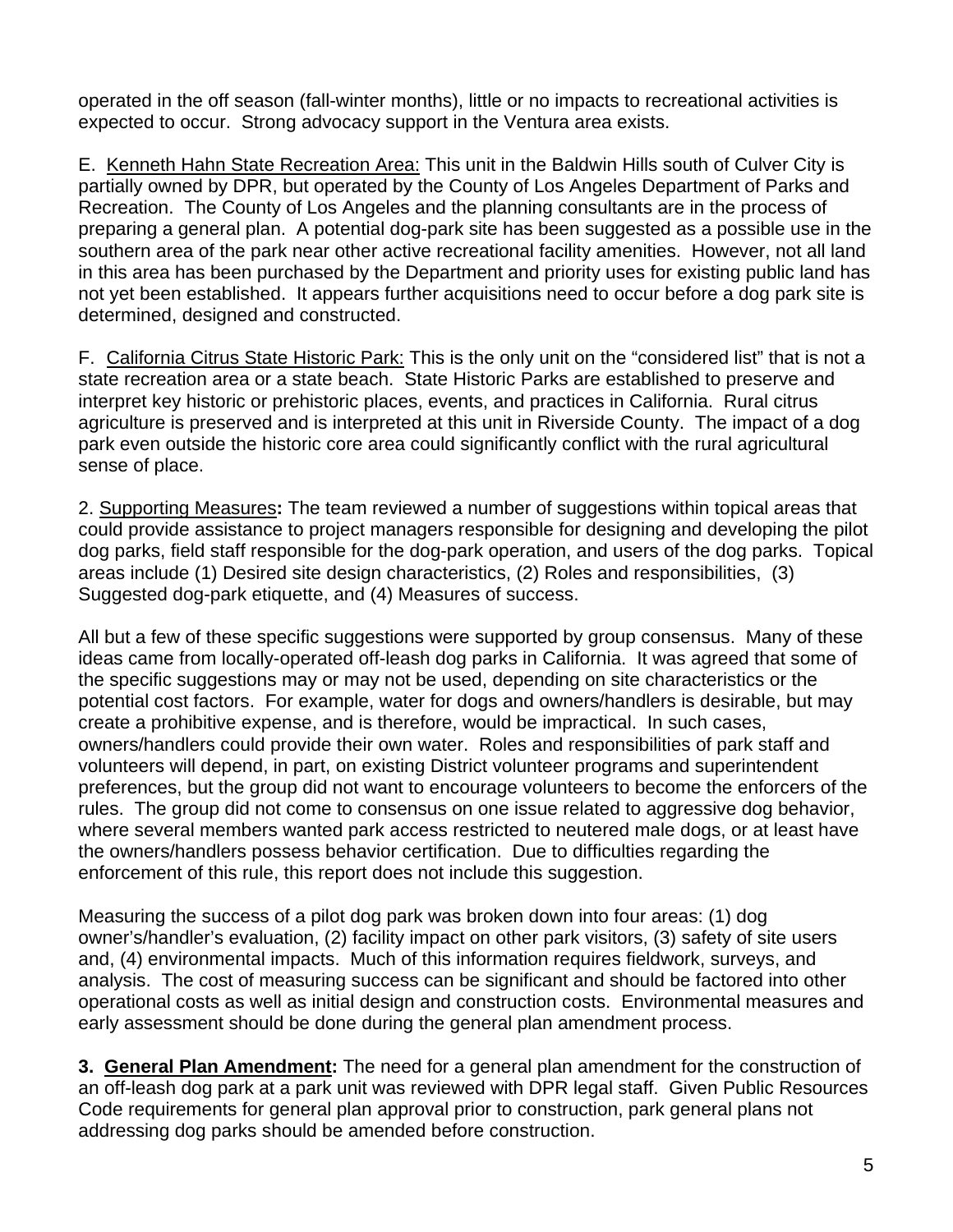# **RECOMMENDATIONS:**

**1. Units For Pilot Projects**: It is recommended that the Department move forward at the units below for planning and developing enclosed off-leash dog parks.

A. Candlestick State Recreation Area: A potential site has been identified, however, improvement costs, wetland restoration or other factors may determine that this location is not the preferred site. If it is determined that the site has significant limiting factors, an alternative location within the park should be sought.

B. San Buenaventura State Beach: A site with little resource or recreational use conflicts has been determined and should be pursued as a dog park for six months of the year. During months of peak recreational use, the site is used for overflow camping or for special events.

**2. Other Unit Conclusions**: For items A & B listed below, it was determined to be premature for the Department to plan and/or develop dog parks, however, as conditions change in the near future, it may be feasible to move forward.

A. Prairie City State Vehicular Recreation Area: There is no known local dog-park advocacy group to assist in planning/operating a dog park at this unit. If this changes, the Department will consider moving forward with a project.

B. Kenneth Hahn State Recreation Area: Since Los Angeles County operates this unit, they would be initially responsible for planning and developing a dog-park facility. However, land acquisition needs to occur and the status of the general plan indicates it would be premature to move forward at this time. Local dog park advocates may want to advance discussions with the County in 6-12 months. The Department should be included in these discussions.

C. Pacifica State Beach and Dockweiler State Beach: During the last few weeks, some Group members and public unleashed-dog advocates have suggested that off-leash beach areas be provided at these two park units. Both units are owned by the Department, but are operated by the City of Pacifica and the County of Los Angeles, respectively. These units were not considered for pilots by the Group for two reasons: (1) they could not be enclosed, (i.e. conflict with selection criteria), without presenting significant conflicts with other park values, and (2) both areas will be subject to near-future western snowy plover recovery planning and management efforts.

Local advocates may discuss their desires with the appropriate operating entity. However, the Department, which must approve amendments to general plans and operating agreements, should be included in these discussions.

**3. Design Characteristics and Roles and Responsibilities**: The following criteria are suggested to assist project managers, District staff that operates and evaluate parks, volunteers, and users.

#### A. Desired Site Design Characteristics:

• At least two acres or more surrounded by a 4' to 6' fence with adequate drainage.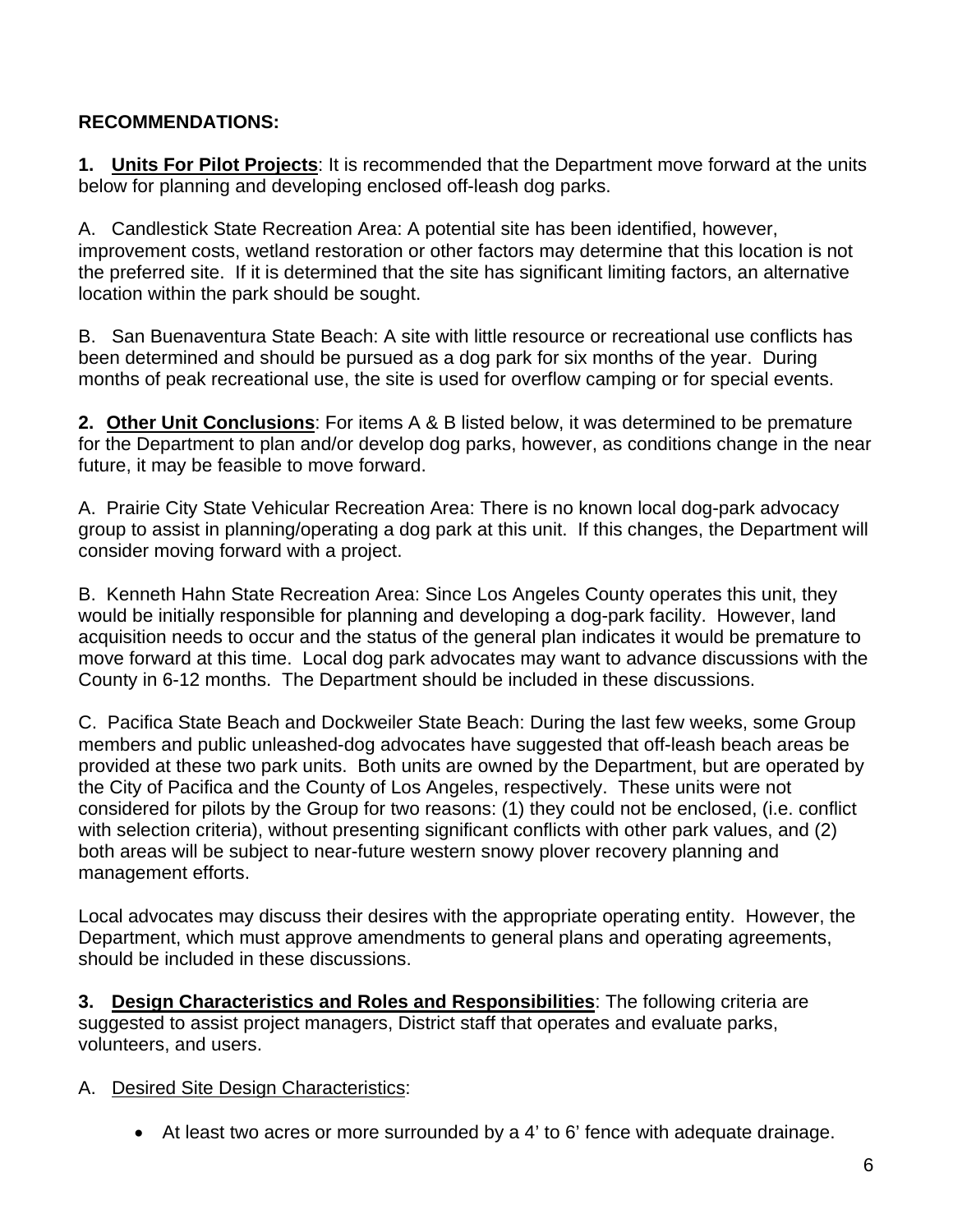- Double-gated entry area with possibly two separate entry gates and a 20' vehicle/maintenance gate.
- Parking available nearby.
- Clear and well-placed signage for posting rules of etiquette and an information board for park information.
- Shade and water for both the dog and the owner/handler, and seating (away from the fence perimeter).
- Covered trashcans and plastic bag dispenser station.
- ADA compliant.
- Allowance for informal walkways/trails within the enclosed facilities.
- Designed in such a way that other recreational uses could occur.
- Siting, improvements and materials not to impact aesthetics, including entrance area.

#### B. Roles and Responsibilities:

#### Department will:

- Provide leadership required with this program.
- Provide overall coordination of volunteers.
- Provide the land for off-leash dog-park facilities; process a general plan amendment and appropriate CEQA compliance where necessary.
- Design and oversee construction in accordance with CEQA compliance. The design will be a collaborative effort with volunteers, where possible.
- Provide normal grounds maintenance (not including cleaning up after dogs).
- Measure, assess, or otherwise evaluate impacts on resources and visitors.
- Provide cost estimates for new or renovated off-leash areas and provide necessary regulatory permits.

#### Volunteers will:

- Provide regularly scheduled site clean up.
- Distribute park rules to new users by handouts, bulletin-board posts, or through verbal conversations with other site users.
- Stock receptacles with plastic bags.
- Assist with monitoring, use of facility, and gathering of information related to measures of success.
- Work through District Superintendents or his/her designated representative regarding maintenance needs and establish priorities for repair and renovation.

# Advocacy Groups will:

- Meet as needed with park staff to discuss successes, issues, problems, and recommendations.
- Organize volunteers to donate labor and materials, or funds for site improvements.
- Organize off-leash training sessions or other permitted special events.
- Assist in developing and distributing education information.
- Solicit and identify funding for amenities, programs, and improvements not provided by the Department.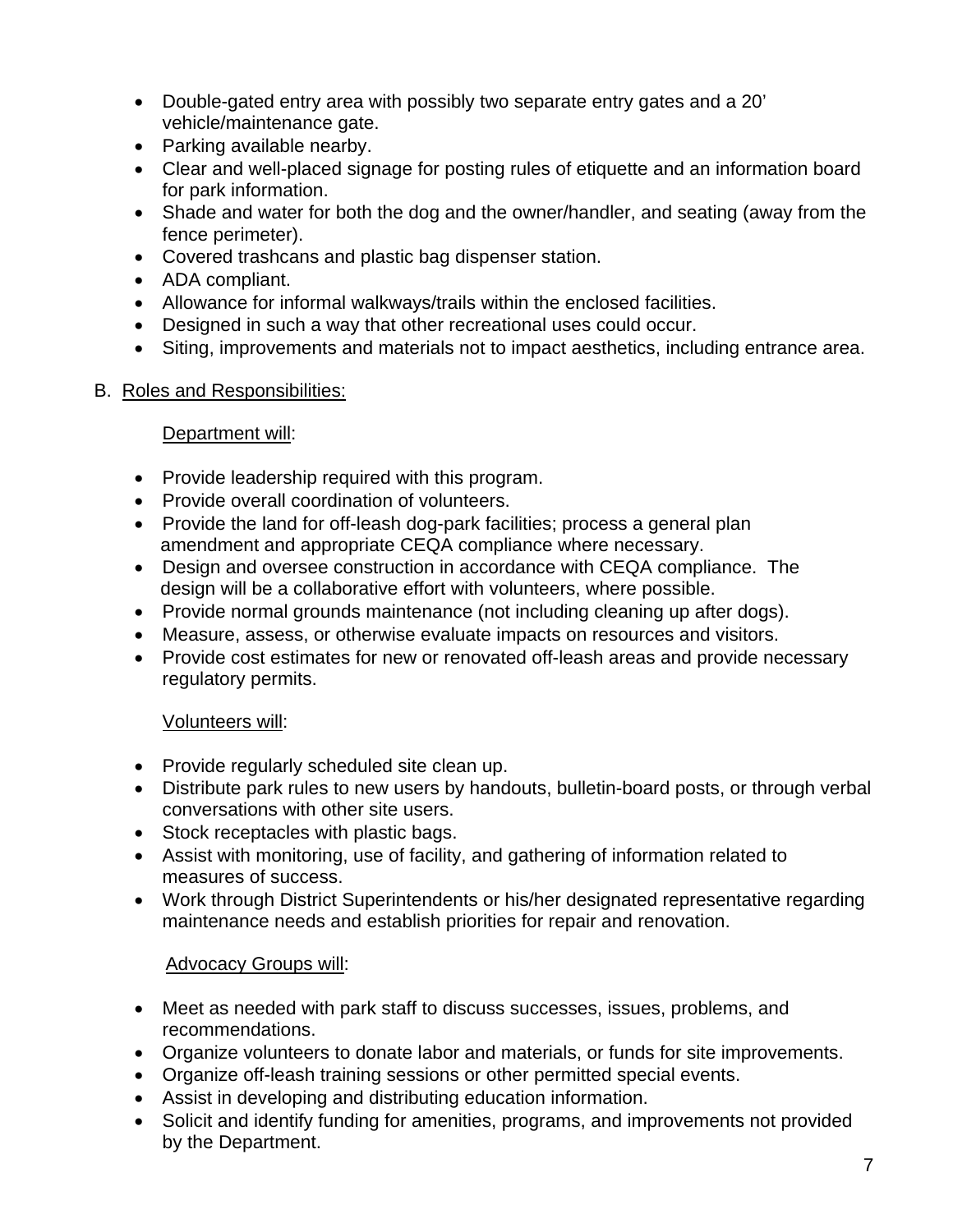#### C. Suggested Dog Park Etiquette:

- Dogs must be leashed prior to arriving and leaving the designated off-leash area. Owners/handlers must carry one leash per dog while in an off-leash area.
- Dogs must be properly licensed, inoculated against rabies, and healthy. No dog less than four months of age is permitted in the off-leash area.
- Female dogs in heat are not permitted within a dog park.
- Aggressive and menacing behavior is not allowed. Any dog exhibiting aggressive behavior must be removed from the facility immediately.
- Owner/handler shall carry a suitable container and/or equipment for removal and disposal of dog feces. Dog feces shall be immediately removed and properly disposed of in the covered trashcans.
- Dogs must be in sight and under the control of the owner/handler at all times.
- No more than three dogs per owner/handler is allowed in the facility at any one time.
- An adult must supervise children under the age of 14.
- The facility is open only during posted hours.
- Owners accept responsibility for the actions of their dogs.

#### D. Measures of Success:

The following measures are based upon the overall purpose of an off-leash dog area. The data collection instruments, such as surveys, questionnaires, assessments, and reports, are stated in general terms. Further development of these instruments is necessary when specific site implementation occurs.

#### Purpose of Off-leash Dog Areas:

The purpose of off-leash dog areas is to provide a safe and enjoyable recreational experience to dog owners/handlers and their dogs, while not impacting park visitors or the environment.

#### Measurements:

- 1. Dog owners/handlers: The satisfaction level of owners/escorts with the facility and the experience. The frequency of use and number of visits (to be included as a part of the owner/escort survey).
- 2. Other visitors to the park: The satisfaction level of park visitors without dogs (This information will be gathered as a part of the park's on-going Visitor Satisfaction Survey conducted by staff). Note: this should be a question which compares the compatibility of the pilot dog park with visitor expectations or with the Department's mission, not asking people in different areas about something remote to them.
- 3. Safety of dogs and park visitors: Incidents of injuries to dogs and or visitors. Park staff will gather this information as a part of the normal procedure for reporting visitor injuries, crimes, or other incidents.
- 4. Environment: The type of environmental assessment will be tailored to meet the needs of the selected sites. The initial criterion for site selection is based upon an initial assessment of minimal impact to the identified area. Finer levels of monitoring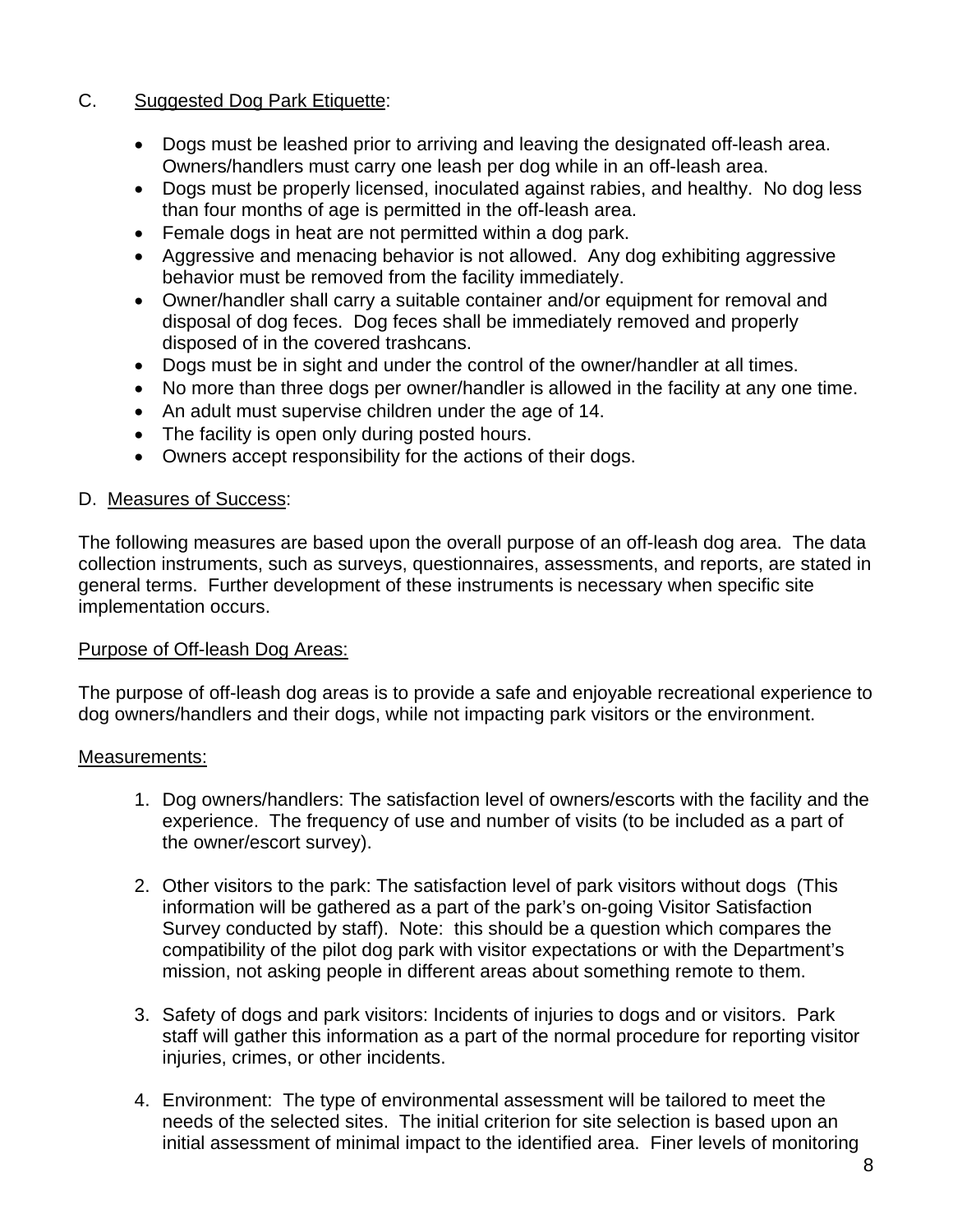and evaluation will be applied based upon the unique attributes of each of the pilot sites after the completion of a general plan amendment. Environmental assessment will be the responsibility of Department staff.

**NEXT STEPS:** After review of this report, and if it is acceptable to the Director, it is recommended that the following steps in the order indicated below be accomplished. Target completion dates are estimated assuming that full effort begins by August 1, 2002 at the point when the Department has completed the majority of work on the \$157 million deferred maintenance program, a high priority workload.

- Schedule General Plan Amendments Consult with the Planning Policy and Program Committee to determine impact on DPR's general plan schedule. January 10, 2002.
- Project Manager Identify a project manager for any project to be carried forward. May 1, 2002.
- Preliminary Cost Assign the appropriate staff member to develop estimated preliminary costs for off-leash dog parks at Candlestick SRA and San Buenaventura SB. Costs should be itemized so non-essential improvements, such as shade or water, can be identified if scaling down becomes necessary. July 31, 2002.
- Funding Determine source of funding for projects to be carried forward. July 31, 2002.
- Processing General Plan Amendments Initiate work on general plan amendment(s), including environmental assessment, environmental measures of success, and user measures of success. December, 2002.
- Design Design the project, complete the PRC 5024.5 process, and perform CEQA analysis. Secure necessary permits. February, 2003.
- Commence construction. March, 2003.

It is expected that the steps above may be completed two months earlier for the San Buenaventura State Beach project due to relatively straightforward park and site conditions.

**DURATION OF PILOT PROJECT:** The pilot dog-park areas should be operated for two years from opening before formal evaluation of the program. It is estimated that the evaluation period would be during the six months following the two-year anniversary of opening.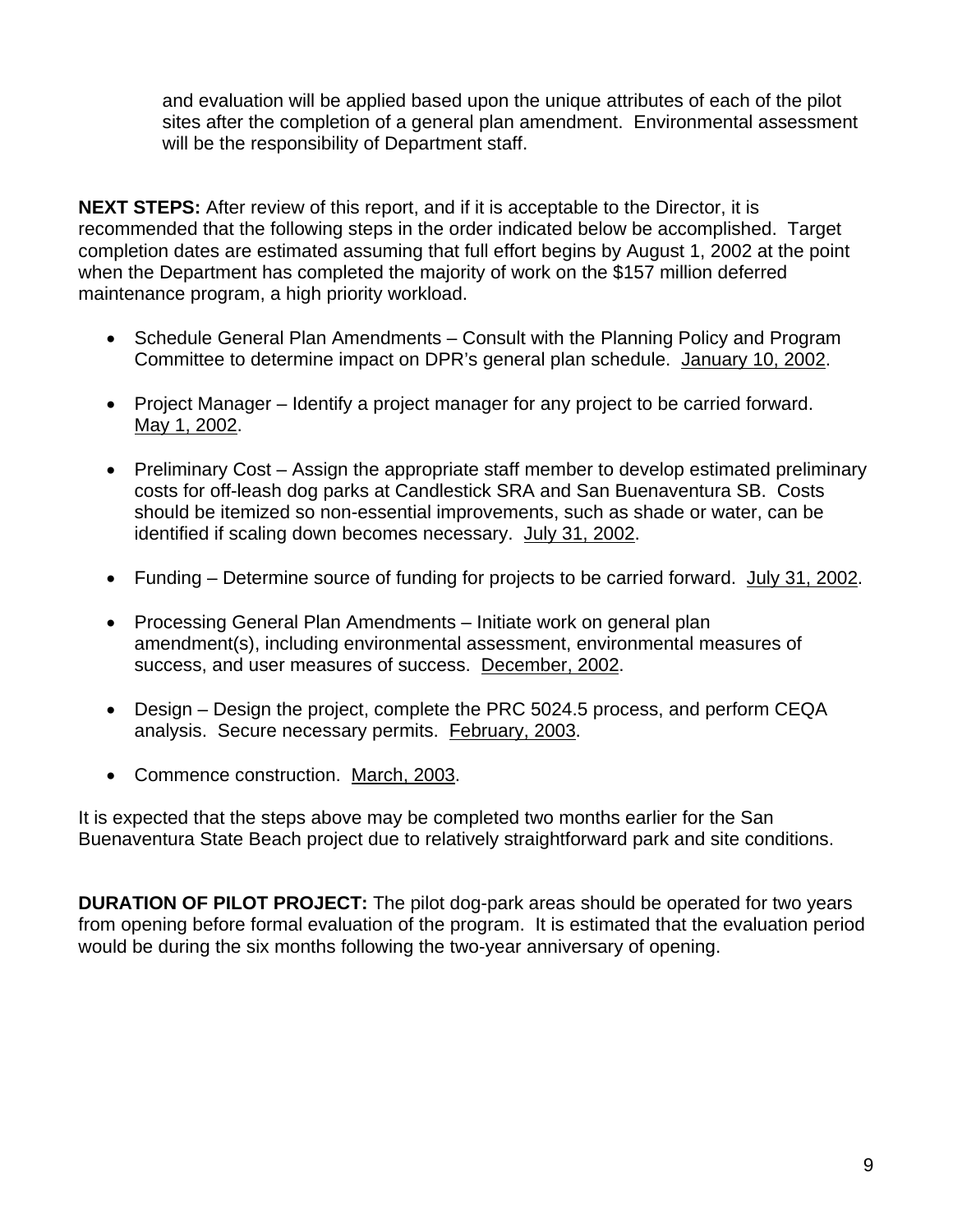*Version Retyped* 

State of California – The Resources Agency

# **Memorandum**

Date: July 9, 2001 To: District Superintendents Executive Policy Staff From: Department of Parks and Recreation Park Operations Subject: Pilot Program for Unleashed Dog Areas

 Formal unleashed dog areas have multiplied throughout the US in recent years. Here in California, State Senator Jackie Speier introduced legislation (SB-712) calling for a review of specific State Park units as potential locations for such dog facilities.

 On June 13, 2001, in discussions with Senator Speier, Director Areias expressed support for meeting the demand for this growing recreational pursuit in California, particularly in urban areas. However, he also identified several political, operational and resource constraints related to any broad application of this activity in the State Park System. At the conclusion of the discussion, he committed to testing a small number of 'pilot' facilities in selected units of the State Park System. The selection of these pilots would involve discussions with supporters for unleashed dog areas, as well as groups who have concerns about such areas.

 Further discussions with the Director clarified the basic criteria for selecting 'pilot' unleashed dog areas in the State Park System. These areas should:

- Not contribute to natural or cultural resource damage;
- Not displace existing recreational uses;
- Be enclosed, unless located in areas where there are clear and functional topographical or other boundaries;
- Be located in urban/near urban units of the State Park System;
- Be located in areas having a significant number of 'unleashed' supporters to ensure a strong volunteer base for maintenance and monitoring;
- Be located in units that have supportive operations management.